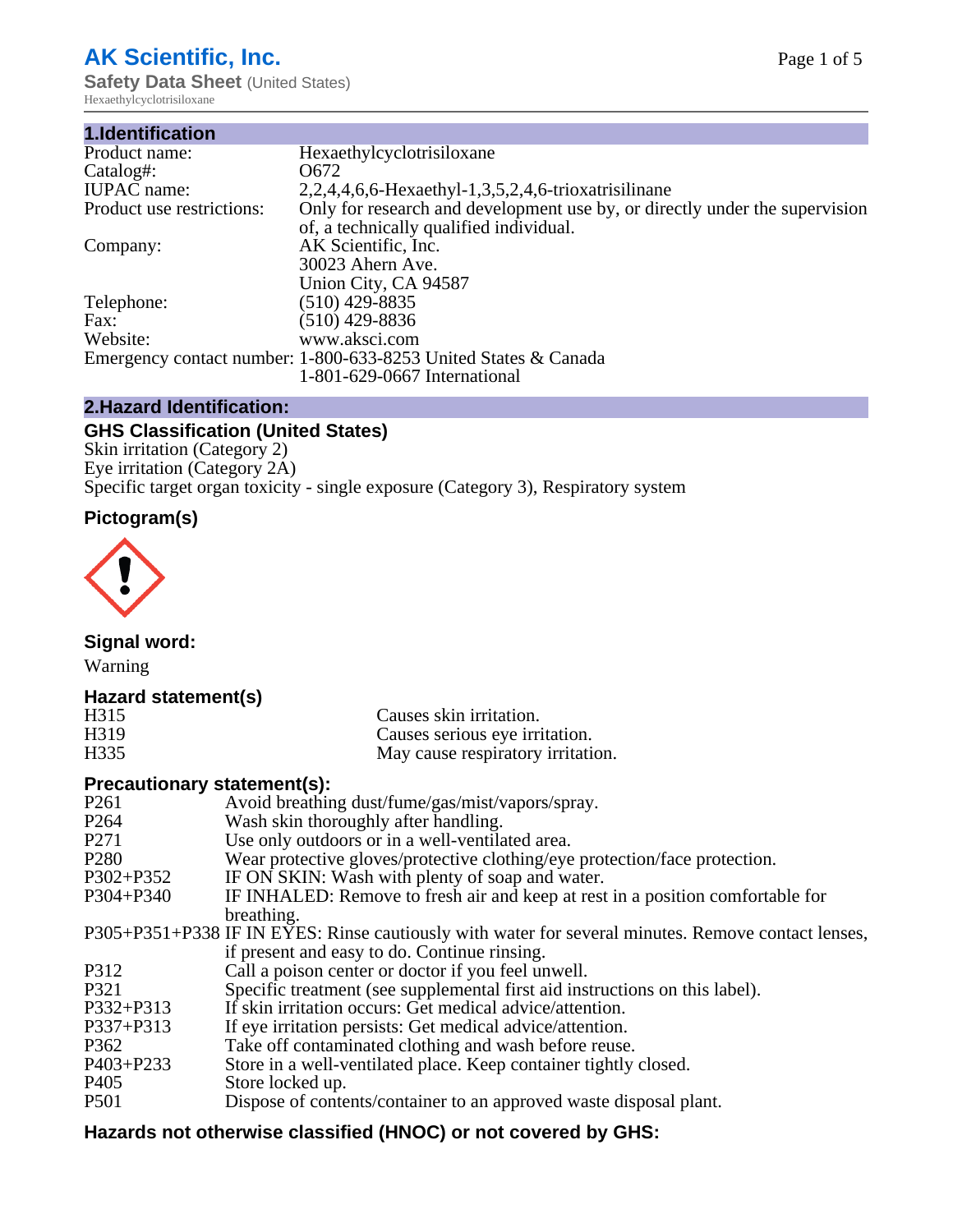#### None

#### **3.Composition/Information on Ingredients** Synonyms: Not available.

CAS#: 2031-79-0<br>Purity: 2007 - 2008 - 2009<br>2009 - 2010 - 2010 - 2010 - 2010 - 2010 - 2010 - 2010 - 2010 - 2010 - 2010 - 2010 - 2010 - 2010 - 2010 - 2010 Purity:<br>EC:

217-984-4

## **4. First Aid Measures**

**General Information:** Immediately remove any clothing contaminated by the product. Move out of dangerous area. Consult a physician and show this safety data sheet.

**Inhalation:** Move person to fresh air. If not breathing, give artificial respiration. If breathing is difficult, give oxygen. Obtain medical aid.

**Skin contact:** Immediately flush skin with running water for at least 15 minutes while removing contaminated clothing and shoes. Wash clothing before reuse. Obtain medical aid immediately. **Eye contact:** Immediately flush open eyes with running water for at least 15 minutes. Obtain medical aid immediately.

**Ingestion:** Do NOT induce vomiting without medical advice. Rinse mouth with water. Never administer anything by mouth to an unconscious person. Obtain medical aid immediately.

**Most important symptoms and effects, both acute and delayed:** No further information available. Please see sections 2 and 11.

**Indication of any immediate medical attention and special treatment needed:** No further information available.

## **5. Fire Fighting Measures**

**Suitable extinguishing media:** Use water spray, dry chemical, carbon dioxide, or chemical foam. **Specific hazards arising from the chemical:** Carbon oxides, Silicon oxides.

**Advice for firefighters:** As in any fire, wear a NIOSH-approved or equivalent, pressure-demand, self-contained breathing apparatus and full protective gear. During a fire, irritating and highly toxic gases may be generated by thermal decomposition or combustion.

## **6. Accidental Release Measures**

**Personal precautions, protective equipment and emergency procedures:** Wear protective equipment and keep unprotected personnel away. Ensure adequate ventilation. Remove all sources of ignition. Prevent further leak or spill if safe to do so. For personal protective equipment, please refer to section 8.

**Environmental precautions:** Do not let product enter drains, other waterways, or soil.

**Methods and materials for containment and cleaning up:** Prevent further leak or spill if safe to do so. Vacuum, sweep up, or absorb with inert material and place into a suitable disposal container. Consult local regulations for disposal. See section 13 for further disposal information.

## **7. Handling and Storage**

**Precautions for safe handling:** Avoid contact with skin, eyes, and personal clothing. Wash hands thoroughly after handling. Avoid breathing fumes. Use only with adequate ventilation. Wear suitable protective clothing, gloves, and eye/face protection. Keep away from sources of ignition. Minimize dust generation and accumulation. Keep container tightly closed. Open and handle container with care. Do not eat, drink, or smoke while handling.

**Conditions for safe storage, including any incompatibilities:** Store in a tightly-closed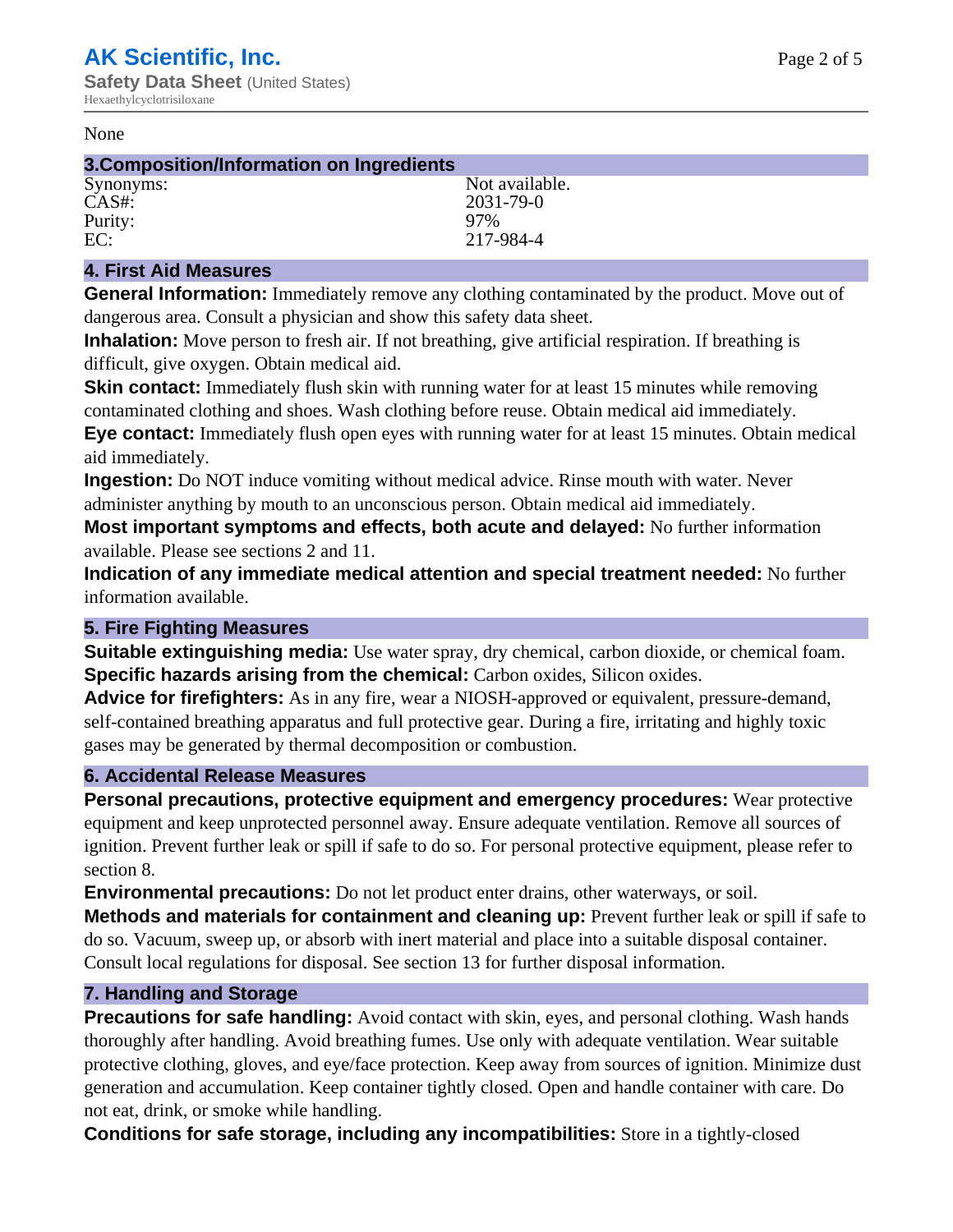container when not in use. Store in a cool, dry, well-ventilated area away from incompatible substances. Keep away from sources of ignition.

#### **8. Exposure Controls/Personal Protection**

#### **Exposure limits:**

| <b>OSHA PEL:</b>  | Not available. |
|-------------------|----------------|
| NIOSH REL:        | Not available. |
| <b>ACGIH TLV:</b> | Not available. |

**Appropriate engineering controls:** Avoid contact with skin, eyes, and clothing. Wash hands before breaks and immediately after handling the product. Facilities storing or utilizing this material should be equipped with an eyewash fountain. Use adequate general and local exhaust ventilation to keep airborne concentrations low.

#### **Personal protection**

| Eyes:        | Based on an evaluation of the eye or face hazards present, wear chemical splash-resistant<br>safety glasses or goggles with side protection. A face shield may be appropriate in some |
|--------------|---------------------------------------------------------------------------------------------------------------------------------------------------------------------------------------|
|              | workplaces. Use eyewear tested and approved under appropriate government standards<br>such as OSHA 29 CFR 1910.133 or EU EN166.                                                       |
| Hands:       | Wear gloves selected based on an evaluation of the possible hazards to hands and skin,                                                                                                |
|              | the duration of use, the physical conditions of the workplace, and the chemical resistance                                                                                            |
|              | and physical properties of the glove material.                                                                                                                                        |
|              | Skin and body: Protective clothing must be selected based on the hazards present in the workplace, the                                                                                |
|              | physical environment, the duration of exposure, and other factors. No fabric can provide                                                                                              |
|              | protection against all potential hazards; therefore it is important to select the appropriate                                                                                         |
|              | protective clothing for each specific hazard. At the minimum, wear a laboratory coat and                                                                                              |
|              | close-toed footwear.                                                                                                                                                                  |
| Respiratory: | Respirators are not a substitute for accepted engineering control measures such as<br>enclosure or confinement of the operation, general and local ventilation, and substitution      |
|              | of less toxic materials. When respiratory personal protective equipment is appropriate                                                                                                |
|              |                                                                                                                                                                                       |
|              | based on an assessment of respiratory hazards in the workplace, use a NIOSH- or                                                                                                       |
|              | CEN-certified respirator.                                                                                                                                                             |

| 9. Physical and Chemical Properties |                        |
|-------------------------------------|------------------------|
| <b>Physical State:</b>              | Clear colorless liquid |
| Molecular Formula:                  | C12H30O3Si3            |
| Molecular Weight:                   | 306.62                 |
| Odor:                               | Not available.         |
| pH:                                 | Not available.         |
| <b>Boiling Point Range:</b>         | Not available.         |
| Freezing/Melting Point:             | Not available.         |
| <b>Flash Point:</b>                 | Not available.         |
| <b>Evaporation Rate:</b>            | Not available.         |
| Flammability(solid,gas):            | Please see section 2.  |
| Explosive limits:                   | Not available.         |
| Vapor Pressure:                     | Not available.         |
| Vapor Density:                      | Not available.         |
| Solubility:                         | Not available.         |
| <b>Relative Density:</b>            | Not available.         |
| Refractive Index:                   | Not available.         |
| Volatility:                         | Not available.         |
| Auto-ignition Temperature:          | Not available.         |
| <b>Decomposition Temperature:</b>   | Not available.         |
| <b>Partition Coefficient:</b>       | Not available.         |
|                                     |                        |

## **10. Stability and Reactivity**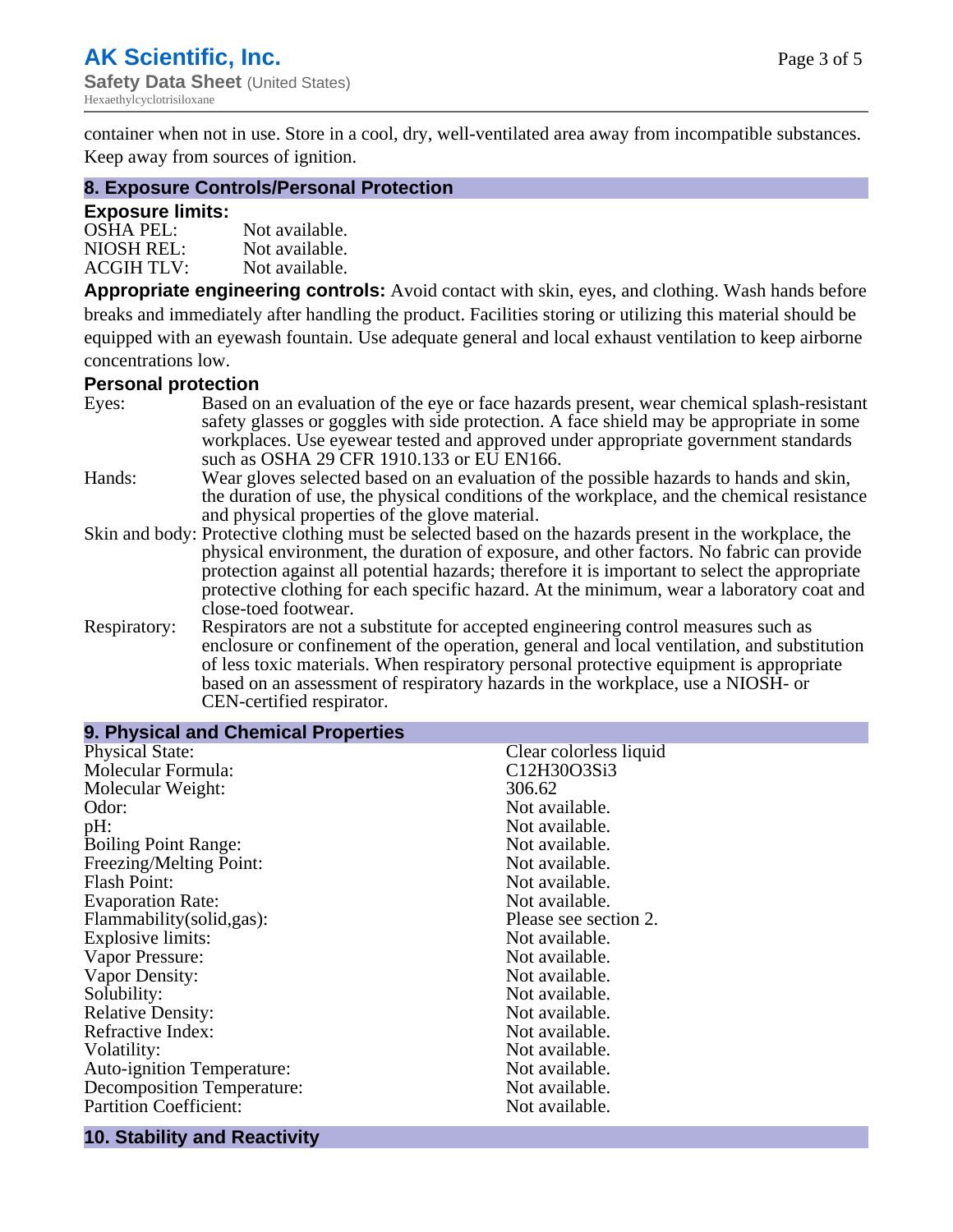| Reactivity:                         | Not available.                                       |
|-------------------------------------|------------------------------------------------------|
| Chemical stability:                 | Stable under recommended temperatures and pressures. |
| Possibility of hazardous reactions: | Not available.                                       |
| Conditions to avoid:                | Dust generation.                                     |
| Incompatible materials:             | Strong oxidizing agents.                             |
| Hazardous decomposition products:   | Carbon oxides, Silicon oxides.                       |
|                                     |                                                      |

#### **11. Toxicological Information**

| RTECS#                                         | Not available.                                      |
|------------------------------------------------|-----------------------------------------------------|
| Acute toxicity:                                | Not available.                                      |
| Routes of exposure:                            | Inhalation, eye contact, skin contact, ingestion.   |
| Symptoms related to the physical, chemical and | Skin contact may result in inflammation             |
| toxicological characteristics:                 | characterized by itching, scaling, reddening,       |
|                                                | blistering, pain or dryness. Eye contact may result |
|                                                | in redness, pain or severe eye damage. Inhalation   |
|                                                | may cause irritation of the lungs and respiratory   |
|                                                | system. Overexposure may result in serious illness  |

or death.

#### **Carcinogenicity**

| IARC: | Not classified.                                                                                       |
|-------|-------------------------------------------------------------------------------------------------------|
| NTP:  | Not listed.                                                                                           |
| OSHA: | Not listed.                                                                                           |
|       | Acute toxic effects: Inflammation of the eye is characterized by redness, watering, and itching. Skin |
|       | inflammation is characterized by itching, scaling, reddening, or, occasionally,                       |
|       | blistering.                                                                                           |

| <b>12. Ecological Information</b> |                |  |
|-----------------------------------|----------------|--|
| Ecotoxicity:                      | Not available. |  |
| Persistence and degradability:    | Not available. |  |
| Bioaccumulative potential:        | Not available. |  |
| Mobility in soil:                 | Not available. |  |
| Other adverse effects:            | Not available. |  |

#### **13. Disposal Considerations**

Disposal of waste: Chemical waste generators must determine whether a discarded chemical is classified as hazardous waste. US EPA guidelines for the classification determination are listed in 40 CFR 261.3. Additionally, waste generators must consult state and local hazardous waste regulations to ensure complete and accurate classification. Observe all federal, state and local regulations when disposing of the substance.

Disposal of packaging: Do not reuse containers. Dispose of as unused product.

| <b>14. Transportation Information</b> |                |
|---------------------------------------|----------------|
| <b>DOT (United States)</b>            |                |
| UN number:                            | Not hazmat     |
| Proper shipping name:                 | Not available. |
| Transport hazard class:               | Not available. |
| Packing group:                        | Not available. |
| <b>IATA</b>                           |                |
| <b>UN Number:</b>                     | Not DG         |
| Proper shipping name:                 | Not available. |
| Transport hazard class:               | Not available. |
| Packing group:                        | Not available. |